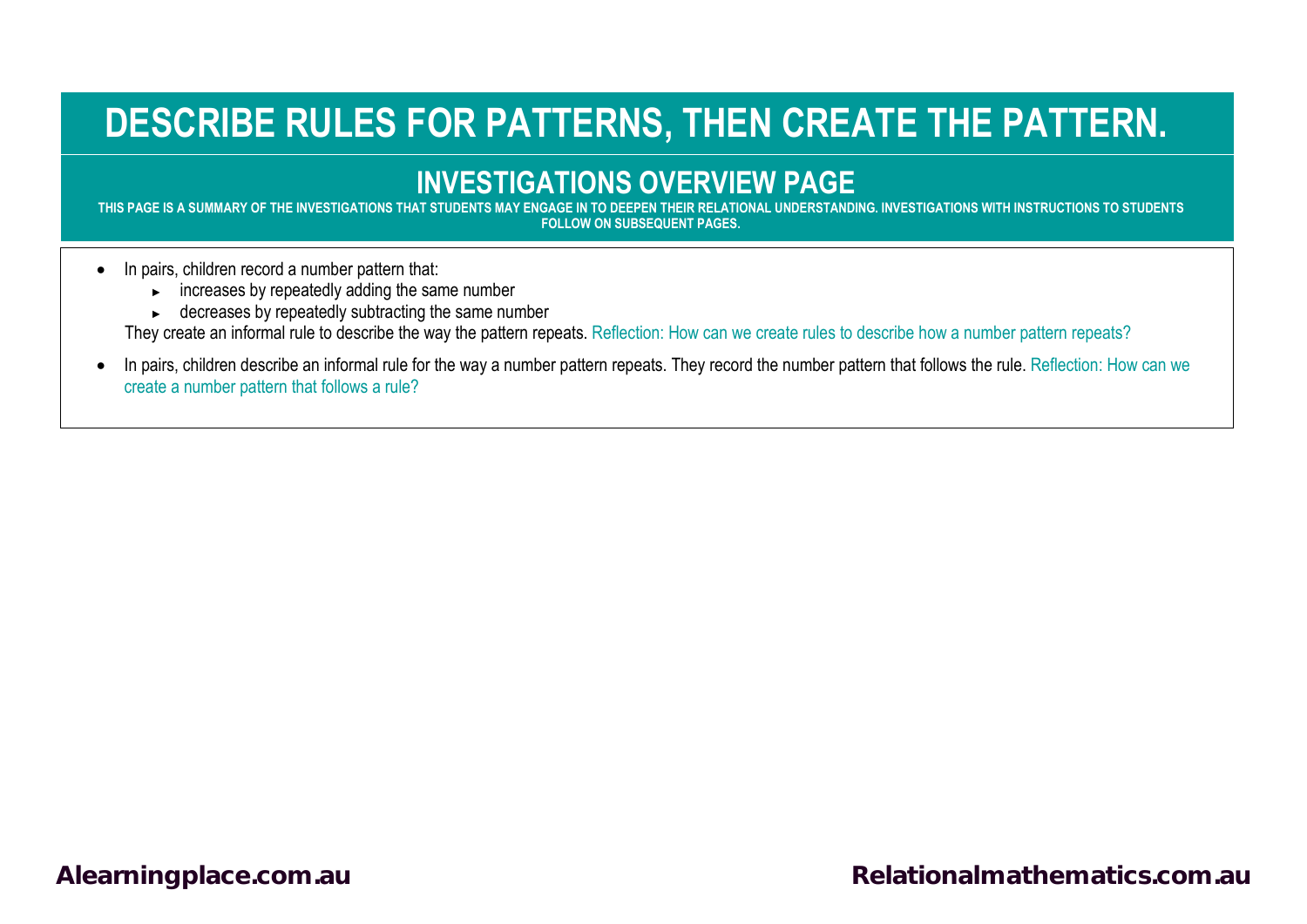## Describe Rules for Patterns, Then Create the Pattern**.**

Record a number pattern that:

- increases by repeatedly adding the same number
- decreases by repeatedly subtracting the same number

Create an informal rule to describe the way the pattern repeats.

Reflection: How can we create rules to describe how a number pattern repeats?